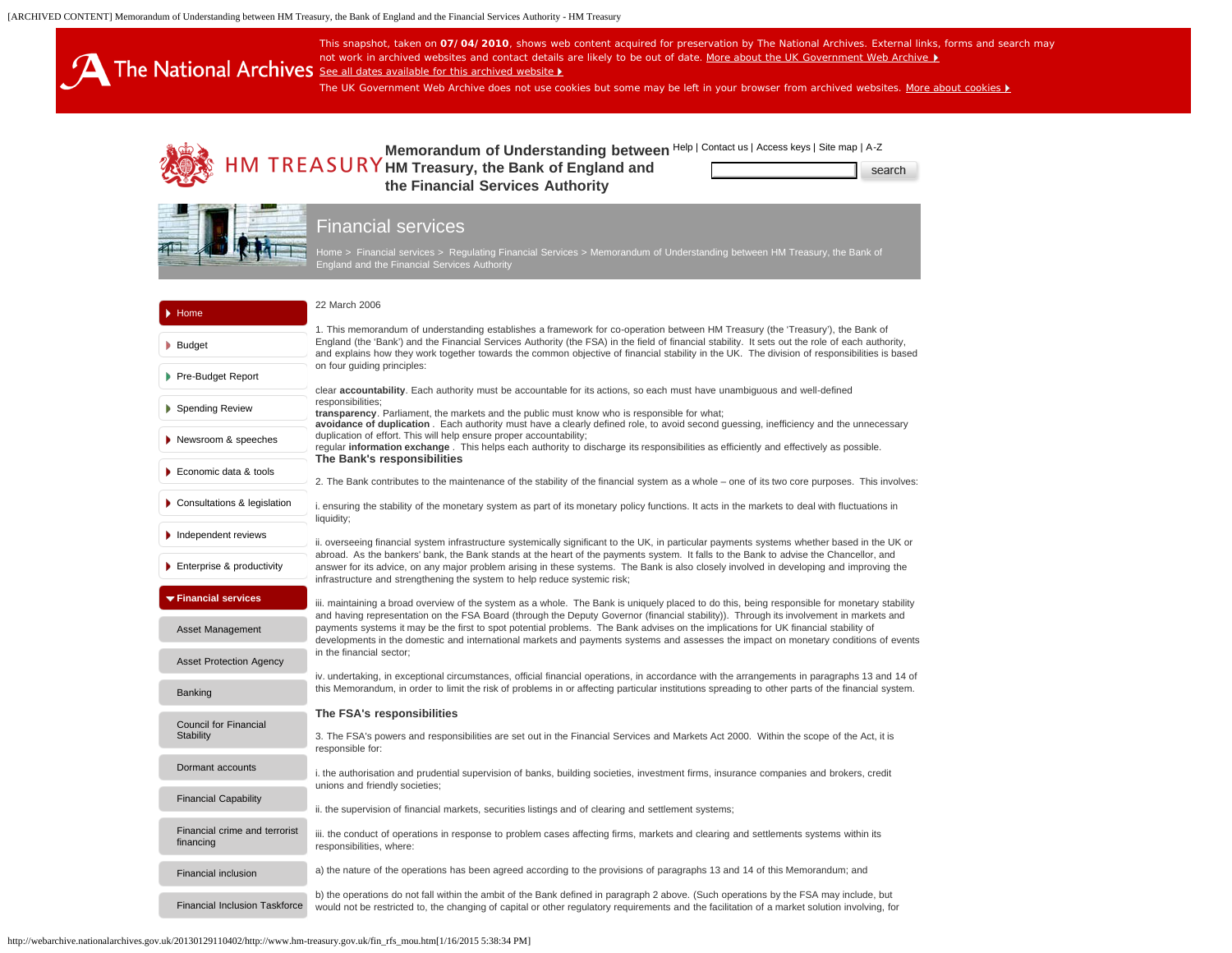# [ARCHIVED CONTENT] Memorandum of Understanding between HM Treasury, the Bank of England and the Financial Services Authority - HM Treasury

example, an introduction of new capital into a troubled firm by one or more third parties.)

| <b>Financial sanctions</b>                     | iv. regulatory policy in these areas, including that intended to promote the resilience to operational disruption of authorised firms and<br>Recognised Bodies. The FSA advises on the regulatory implications for authorised firms and Recognised Bodies of developments in<br>domestic and international markets and of initiatives, both domestic and international, such as EC directives.                                                                   |
|------------------------------------------------|------------------------------------------------------------------------------------------------------------------------------------------------------------------------------------------------------------------------------------------------------------------------------------------------------------------------------------------------------------------------------------------------------------------------------------------------------------------|
| <b>Financial Services Bill</b>                 |                                                                                                                                                                                                                                                                                                                                                                                                                                                                  |
|                                                | The Treasury's responsibilities                                                                                                                                                                                                                                                                                                                                                                                                                                  |
| Financial services in the<br>European Union    | 4. The Treasury is responsible for:                                                                                                                                                                                                                                                                                                                                                                                                                              |
| Financial Services in the                      | i. the overall institutional structure of financial regulation and the legislation which governs it, including the negotiation of EC directives;                                                                                                                                                                                                                                                                                                                 |
| Global Economy                                 | ii. informing, and accounting to Parliament for the management of serious problems in the financial system and any measures used to<br>resolve them, including any Treasury decision concerning exceptional official operations as set out in paragraphs 13 and 14; and                                                                                                                                                                                          |
| <b>Financial stability</b>                     |                                                                                                                                                                                                                                                                                                                                                                                                                                                                  |
|                                                | iii. accounting for financial sector resilience to operational disruption within government.                                                                                                                                                                                                                                                                                                                                                                     |
| Insurance                                      | 5. The Treasury has no operational responsibility for the activities of the FSA and the Bank and shall not be involved in them. But there<br>are a variety of circumstances where the FSA and the Bank will need to alert the Treasury about possible problems: for example, where a<br>serious problem arises, which could cause wider financial or economic disruption; where there is, or could be, a need for a support                                      |
| Mortgages                                      |                                                                                                                                                                                                                                                                                                                                                                                                                                                                  |
|                                                | operation; where diplomatic or foreign relations problems might arise; where a problem might suggest the need for a change in the law; or                                                                                                                                                                                                                                                                                                                        |
| Non-bank lending                               | where a case is likely to lead to questions to Ministers in Parliament. This list is not exhaustive, and there will be other relevant situations.<br>In each case it will be for the FSA and Bank to decide whether the Treasury needs to be alerted.                                                                                                                                                                                                            |
| <b>Payment Services</b>                        | Information gathering                                                                                                                                                                                                                                                                                                                                                                                                                                            |
|                                                | 6. Through the exercise of its statutory responsibilities, the FSA gathers a wide range of information and data on the firms which it                                                                                                                                                                                                                                                                                                                            |
| Professional Services group                    | authorises and supervises. The Bank similarly collects information and data that it needs to discharge its responsibilities.                                                                                                                                                                                                                                                                                                                                     |
| Promoting saving and asset<br>ownership        | 7. The FSA and the Bank work together to avoid separate collection of the same data, to minimise the burden on firms. Where both need<br>access to the same information, they reach agreement as to who should collect it, and how it should be transmitted to the other.                                                                                                                                                                                        |
|                                                | Information exchange                                                                                                                                                                                                                                                                                                                                                                                                                                             |
| <b>Regulating Financial</b><br><b>Services</b> | 8. Free exchange of information is essential if each authority is to meet its responsibilities satisfactorily. Information exchange is to take                                                                                                                                                                                                                                                                                                                   |
|                                                | place on several levels. The Bank's Deputy Governor (financial stability) is a member of the FSA Board, and the FSA Chairman sits on the                                                                                                                                                                                                                                                                                                                         |
| Securities and investments                     | Court of the Bank. At all levels, there should be close and regular contact between the FSA and the Bank, who maintain a programme of<br>secondments between the two institutions, to strengthen the links and foster a culture of co-operation.                                                                                                                                                                                                                 |
|                                                | 9. The FSA and the Bank maintain information-sharing arrangements, to ensure that all information which is or may be relevant to the                                                                                                                                                                                                                                                                                                                             |
| <b>UK Listing Authority</b><br>Objectives      | discharge of their respective responsibilities will be shared fully and freely. Each seeks to provide the other with relevant information as<br>requested. The authority receiving this information ensures that it is used only for discharging its responsibilities, and that it is not                                                                                                                                                                        |
|                                                | transmitted to third parties except where permitted by law.                                                                                                                                                                                                                                                                                                                                                                                                      |
| <b>Retail Financial Services</b><br>Forum      | <b>Standing Committee</b>                                                                                                                                                                                                                                                                                                                                                                                                                                        |
|                                                |                                                                                                                                                                                                                                                                                                                                                                                                                                                                  |
| International issues                           | 10. The Standing Committee on Financial Stability is chaired by the Treasury and comprises representatives of the Treasury, the Bank and<br>the FSA. It is the principal forum for agreeing policy and, where appropriate, coordinating or agreeing action between the three authorities.                                                                                                                                                                        |
| ▶ Public private partnerships                  | It is also an important channel for exchanging information on threats to UK financial stability.                                                                                                                                                                                                                                                                                                                                                                 |
|                                                | 11. Standing Committee meets on a monthly basis at deputies (official) level to discuss individual cases of significance and other                                                                                                                                                                                                                                                                                                                               |
| ▶ Public spending & reporting                  | developments relevant to financial stability. Meetings can be called at other times by any of the participating authorities if it considers there<br>to be an issue which needs to be addressed urgently. Each authority is to have nominated representatives who can be contacted, and<br>meet, at short notice.<br>12. A sub-group of Standing Committee co-ordinates the authorities' joint work on financial sector resilience to operational disruption and |
| Taxation, work and welfare                     |                                                                                                                                                                                                                                                                                                                                                                                                                                                                  |
|                                                | maintains and tests tripartite arrangements for effective crisis management in an operational disruption.                                                                                                                                                                                                                                                                                                                                                        |
| UK economy                                     |                                                                                                                                                                                                                                                                                                                                                                                                                                                                  |
|                                                | 13. In exceptional circumstances, for instance where a support operation is being considered, the Standing Committee meets at principals<br>level, comprising the Chancellor of the Exchequer, the Governor of the Bank and the Chairman of the FSA (or senior alternates). The Bank                                                                                                                                                                             |
| The Euro                                       | and the FSA are each to assess, from the perspective of their distinct responsibilities and expertise, the seriousness of the crisis and its                                                                                                                                                                                                                                                                                                                     |
| Invest to save budget (ISB)                    | potential implications for the stability of the financial system as a whole. They will each provide their separate assessments to the<br>Treasury, together with their views on the options available to the Chancellor. Standing Committee may then discuss the appropriate use<br>of measures and ensure effective co-ordination of the response, while respecting the formal responsibilities of the three authorities (subject<br>to paragraph 14).          |
|                                                |                                                                                                                                                                                                                                                                                                                                                                                                                                                                  |
| About us                                       |                                                                                                                                                                                                                                                                                                                                                                                                                                                                  |
|                                                | <b>Financial Crisis Management</b>                                                                                                                                                                                                                                                                                                                                                                                                                               |
| Careers                                        | 14. In exceptional circumstances, there may be a need for an operation which goes beyond the Bank's published framework for operations                                                                                                                                                                                                                                                                                                                           |
|                                                | in the money market. Such a support operation is expected to happen very rarely and would normally only be undertaken in the case of a                                                                                                                                                                                                                                                                                                                           |
| Other HMT sites                                | genuine threat to the stability of the financial system to avoid a serious disturbance in the UK economy. If the Bank or the FSA identified a<br>situation where such a support operation might become necessary, they would immediately inform the other authorities and invoke the co-                                                                                                                                                                         |

situation where such a support operation might become necessary, they would immediately inform the other authorities and invoke the co-<br>.ordination framework outlined in paragraph 16 below. Ultimate responsibility for auth Thereafter they would keep the Treasury informed about the developing situation, as far as circumstances allowed.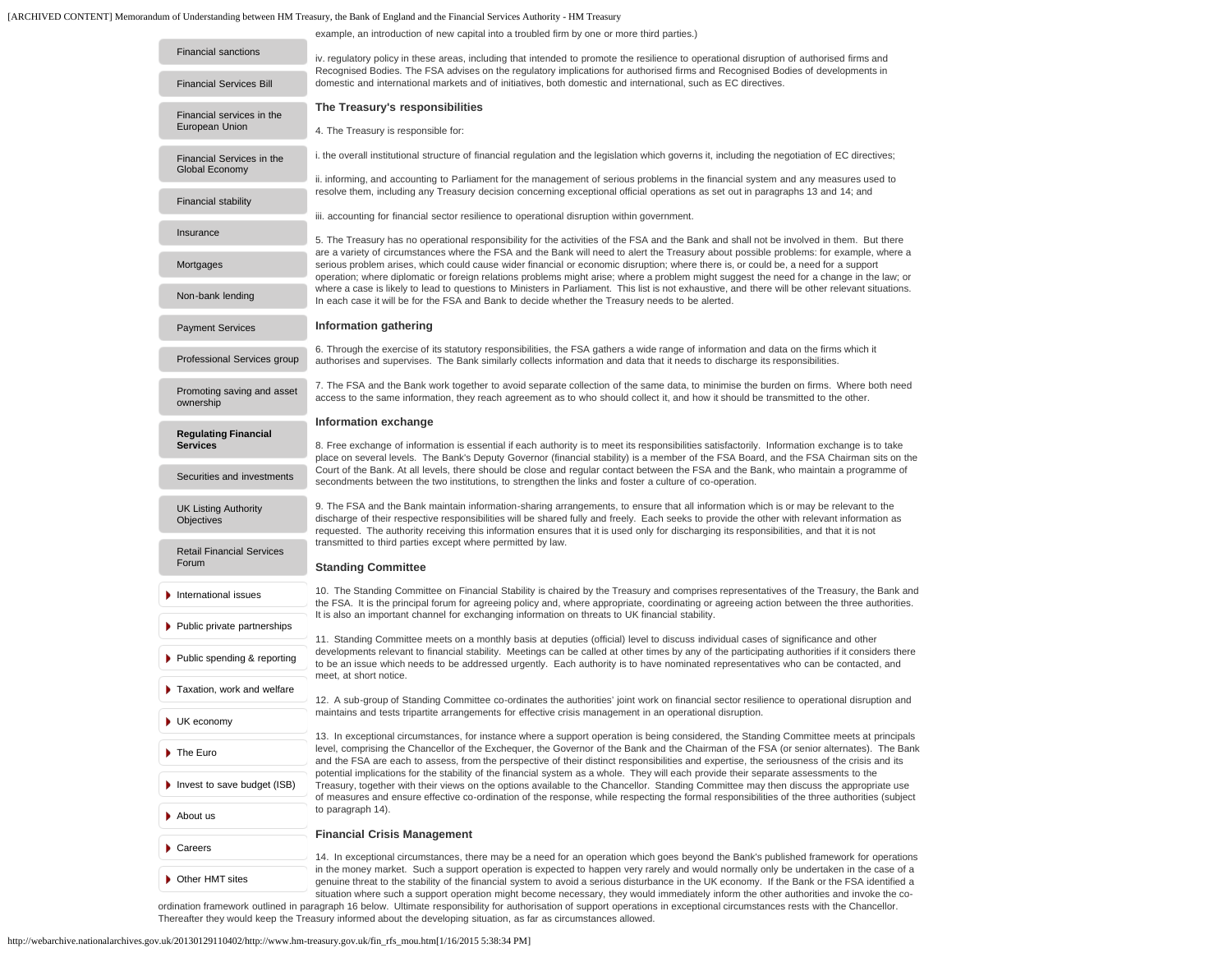15. In any such exceptional circumstances, the authorities' main aim would be to reduce the risk of a serious problem causing wider financial or economic disruption. In acting to do this, they would seek to minimise both moral hazard in the private sector and financial risk to the taxpayer arising from any support operation.

16. The authorities maintain a framework for co-ordination in the management of a financial crisis. This includes arrangements that determine which authority would take the lead on particular problems arising and for ensuring orderly communication with market participants and overseas authorities. Each authority would:

assess the situation and co-ordinate their response within the framework agreed with the other authorities. The form of the response would depend on the nature of the event and would be determined at the time; and

where possible and desirable to facilitate a solution to a problem, and hence reduce risks to wider financial stability, encourage negotiations between third parties whose agreement might be beneficial for the reduction or resolution of the issue, in its area of responsibility.

## **Operational Crisis Management**

17. The authorities also maintain a framework for co-ordination in the management of an operational crisis. In a major operational disruption, the respective roles of the authorities' are as follows:

i. The Treasury is to ensure that ministers are kept up-to-date on developments so as to be able to take key decisions without delay; and to ensure coherence between measures taken in the financial sector and the operation of public sector continuity arrangements. The Treasury would have specific responsibility for:

liaising with other UK government departments and authorities, including law enforcement agencies; and

maintaining contact and liaising with the UK Debt Management Office, particularly on the state of the gilts market.

ii. The Bank is to seek to ensure the orderly functioning of the UK's financial markets, including the maintenance of adequate liquidity. The Bank would have specific responsibility for:

maintaining, through its market operations and as banker to the banking system, operational contacts with market participants so as to monitor and, as necessary, facilitate the functioning of UK markets; this may include the provision of liquidity assistance or other support operations agreed within the tripartite framework; and monitoring and, as necessary, facilitating the functioning of payment systems, alongside its operational role of providing settlement facilities for the Real Time Gross Settlement system.

iii. The FSA is to monitor the health of institutions that fall within its regulatory remit and ensure, as far as is appropriate in the circumstances, continuing compliance with regulatory standards.

The FSA would have specific responsibility for:

monitoring authorised firms and Recognised Bodies within the framework of the FSA's four statutory objectives where liaison would usually be via normal supervisory contacts; and

working with authorised firms and Recognised Bodies to resolve any problems that may prevent them from operating normally, or from acting on either their own or their customers' behalf, in accordance with usual regulatory requirements.

### **Consultation on policy changes**

18. Each authority will inform the other about any major policy changes. It will consult the other in advance on any policy changes which are likely to have a bearing on the responsibilities of the other.

#### **Membership of committees**

19. The FSA and the Bank cooperate fully in their relations with international regulatory groups and committees. They are both represented on the Basle Supervisors' Committee, the European Central Bank's Banking Supervisors' Sub-Committee and on other international committees. Where only one authority is represented, it will ensure that the other can contribute information and views in advance of any meeting; and will report fully to the other after the meeting. This promotes co-operation and minimises duplication.

20. The FSA and the Bank will keep the Treasury informed of developments in the international regulatory community which are relevant to its responsibilities.

21. The Bank chairs the following domestic market committees:

Money Market Liaison Group Foreign Exchange Joint Standing Committee Securities Lending and Repo Committee 22. The FSA and the Bank will each use best endeavours to facilitate contacts by the other with overseas central banks and/or regulators, where necessary to discharge their respective responsibilities.

#### **Provision of services**

23. In some cases it is more efficient for a service to be provided by the FSA to the Bank, or vice versa, rather than for both authorities to meet their own needs separately. Where necessary, service agreements between the two authorities are maintained, setting out the nature of the service to be provided, together with agreed standards and other details.

#### **Litigation**

24. The Bank retains responsibility for any liability attributable to its acts or omissions in the discharge or purported discharge of its banking supervisory functions prior to the transfer of those functions to the FSA and shall have the sole conduct of any proceedings relating thereto. The two authorities will co-operate fully where either faces litigation.

#### **Records**

25. The FSA is responsible for the custody of all supervisory records. It ensures that, within the framework of the relevant legislation, the Bank has free and open access to these records.